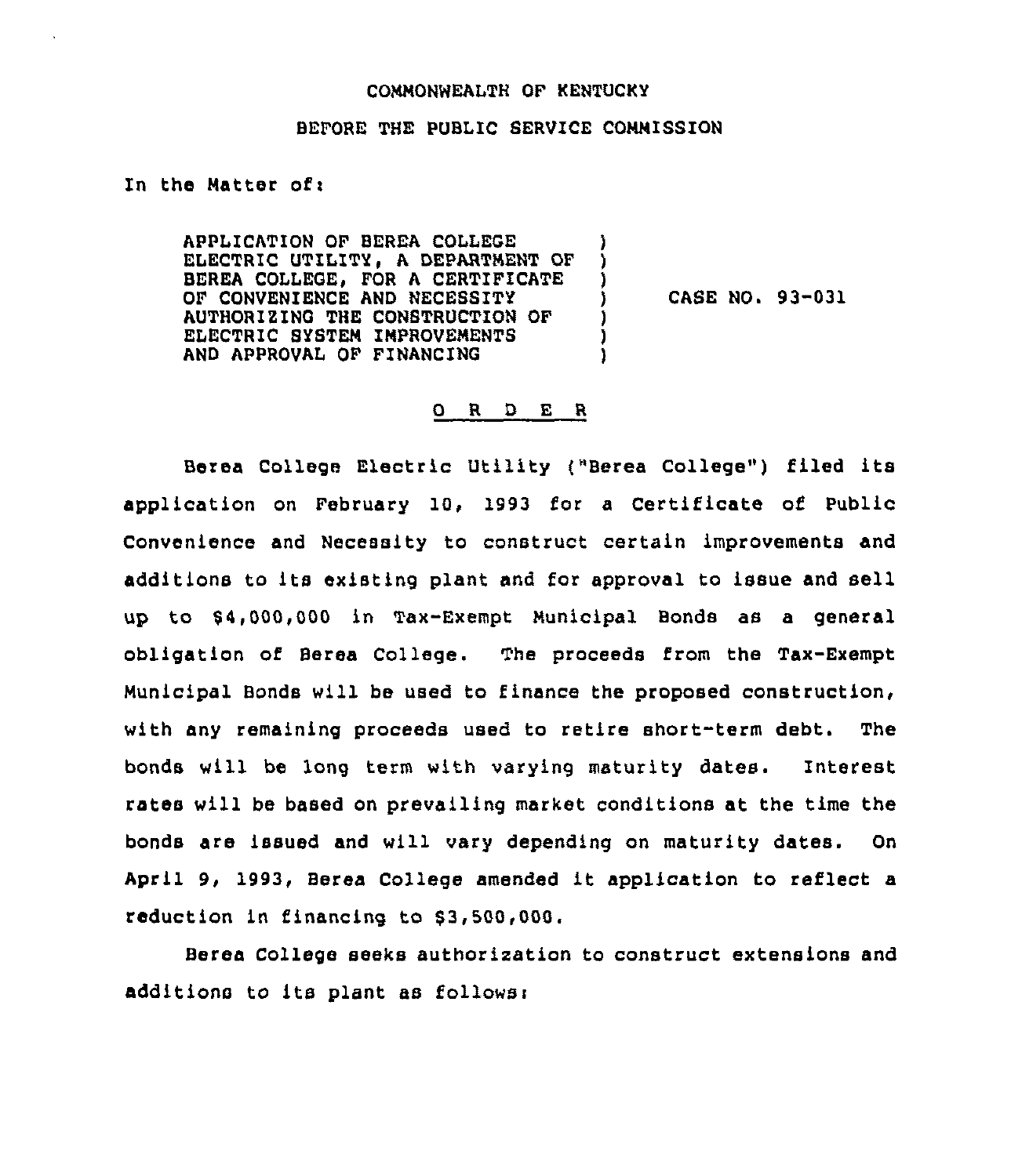|  | Distribution line improvements and<br>conversion from 4KV to 12KV | \$1,295,524 |
|--|-------------------------------------------------------------------|-------------|
|  | 2. Construct 12.4KV Substation                                    | \$1,151,693 |
|  | <b>Total</b>                                                      | \$2,447,217 |

Including expenses for engineering design, bond underwriting, interest during construction, and contingencies, the total estimated construction cost is \$3,500,000. The proposed construction will enable Berea College to continue to provide adequate and dependable electric service to its consumers. The system improvements proposed herein by Bares College will not duplicate existing facilities and are needed to correct voltage problems, improve phase balance, and provide for improved service reliability.

# FINDINGS AND ORDERS

The Commission, after consideration of the application and all evidence of record and being advised, finds that:

1. Public convenience and necessity require the construction by Berea College of the improvements and additions to its existing plant as described in its application and that a certificate should be granted.

2. The proposed issuance and sale by Berea College of 63,500,000 of Tax-Exempt municipal Bonds is for lawful objects within its corporate purposes, is necessary and appropriate for and consistent with the proper performance of its service to the public, and should, therefore, be approved.

 $-2-$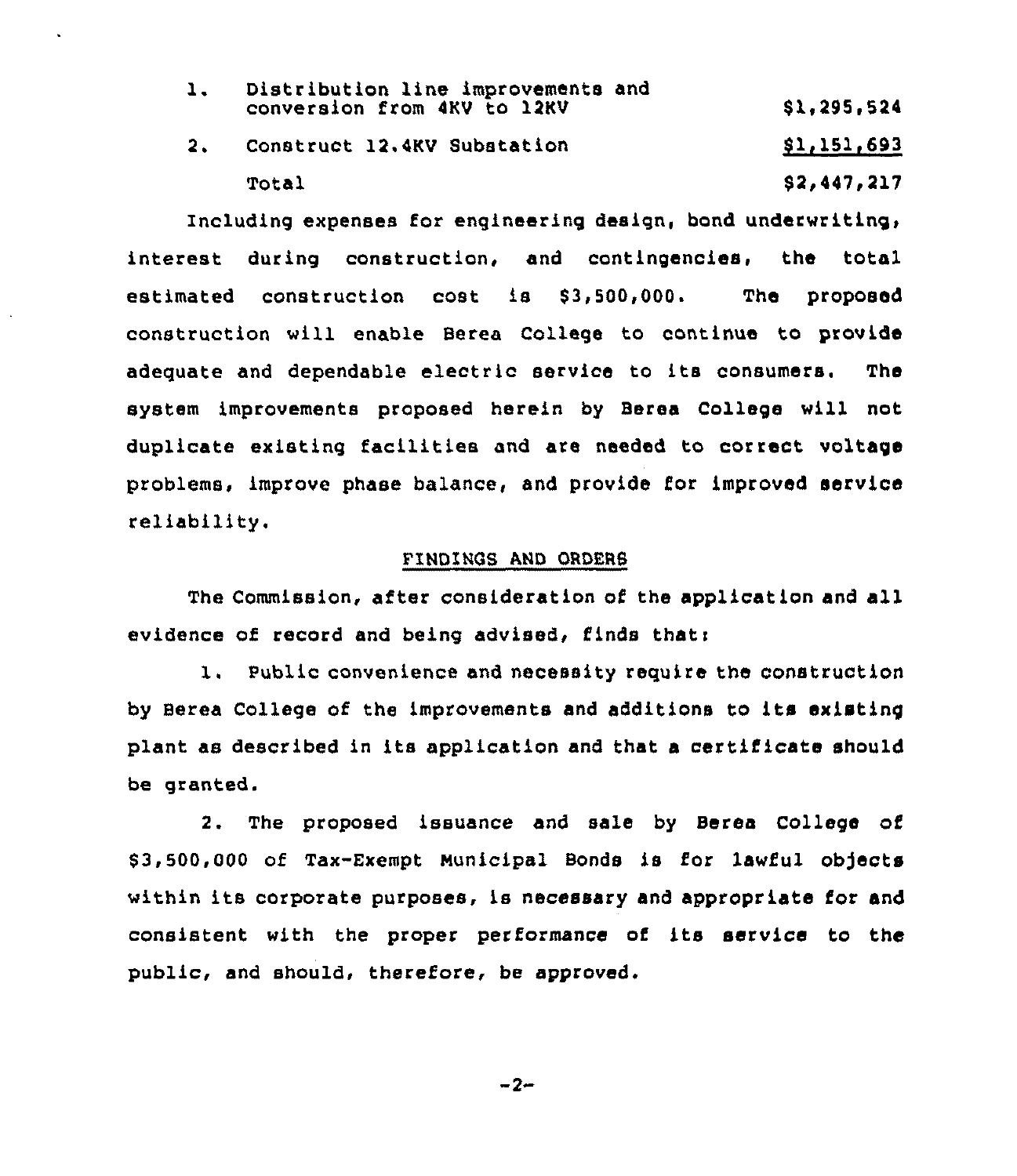IT IS THEREFORE ORDERED thati

1. Berea College be and it hereby is granted a Certificate of Public Convenience and Necessity to proceed with the construction and additions as set forth in its application.

2. Berea College be and it hereby is authorized to issue and sell \$3,500,000 of Tax-Exempt Municipal Bonds.

3. Berea College shall, within 30 days after the issuance of the securities referred to herein, file with the Commission a statement setting forth the date or dates of issuance of the securities authorized herein, the price paid, the interest rate, the purchasers, and all fees and expenses, including underwriting discounts or commission or other compensation, involved in the issuance and distribution.

4. Berea College shall agree only to such terms and prices that are consistent with said parameters as set out in its application.

5. The proceeds from the transaction authorized herein shall be used only for the lawful purposes set out in the application.

Nothing contained herein shall be construed as a finding of value for any purposes or as a warranty on the part of the Commonwealth of Kentucky or any agency thereof as to the securities authorized herein.

-3"